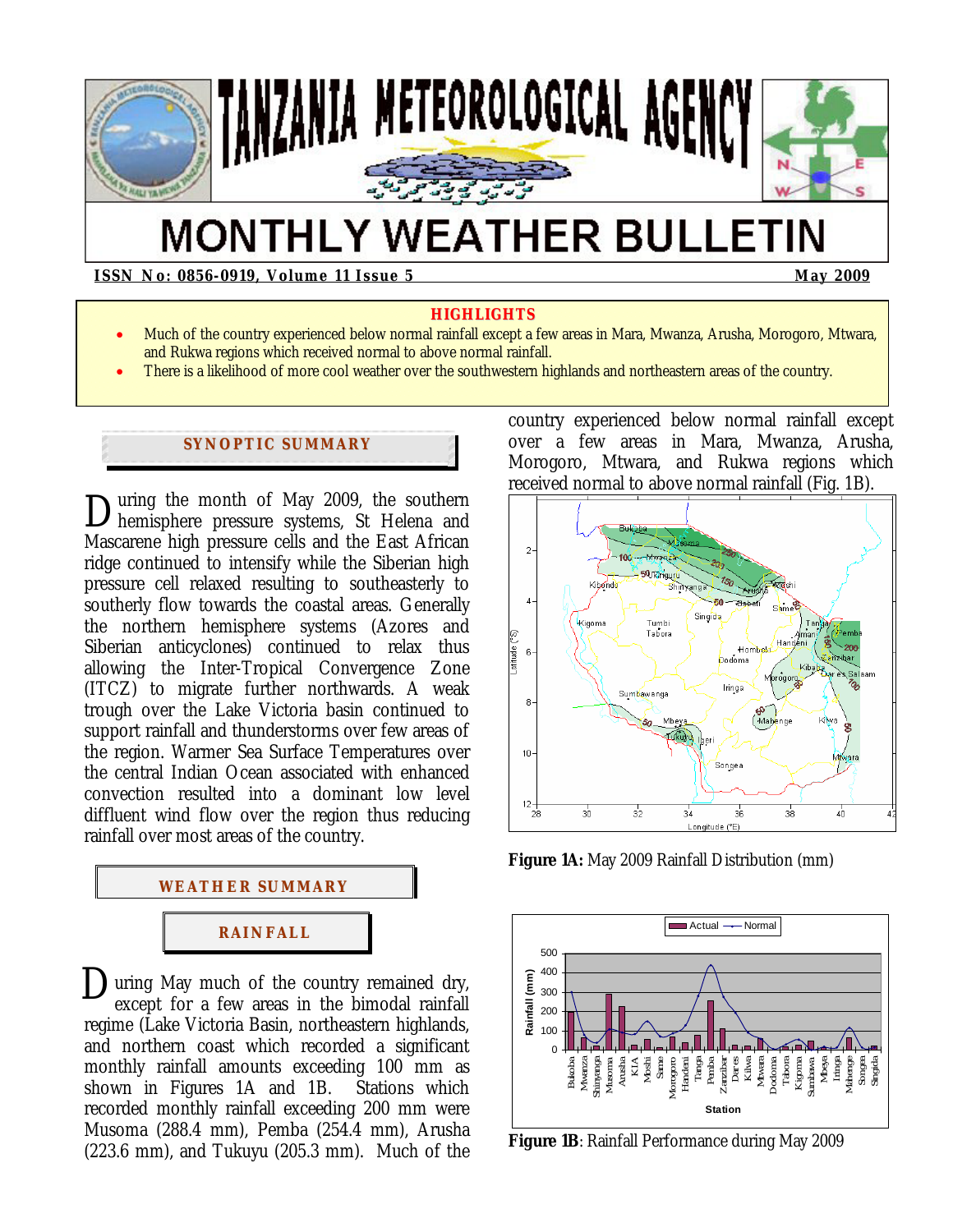#### **MEAN AIR TEMPERATURE**

the month under review warm temperatures were experienced over the eastern sector of the country as indicated in Figure 2A. Mean maximum temperatures ranged between 24ºC and 30ºC as indicated in Figure 2A. The highest absolute maximum temperature of 31.2 °C was reported at Shinyanga during the first dekad of the month. The lowest mean maximum temperature was about 22.8 °C over Lyamungo in the northeastern highlands. uring



**Figure 2A**: May 2009 Mean Maximum Temperature (°C)

Mean minimum air temperatures ranged from11ºC to 23 ºC as shown in Figure 2B. The lowest value of the mean minimum temperature was about 9.5 °C at Mbeya in the southwestern highlands while the highest value of about 25°C was at Pemba over the coastal belt. The third dekad of the month was the coolest dekad of May 2009 where Mbeya recorded the lowest absolute temperature of about 7.3 °C.



# **MEAN SUNSHINE HOURS**

unshine duration across the country during May Sunshine duration across the country during May<br>
indicates that the mean bright sunshine hours ranged from about 6 hrs/day over few areas in the northeastern highlands and Lake Victoria basin to more than 9 hrs/day over central, western, southwestern highlands, and southern coast areas as shown in Figure 3.



**Figure 3:** May 2009 Mean Sunshine Hours (hrs/day)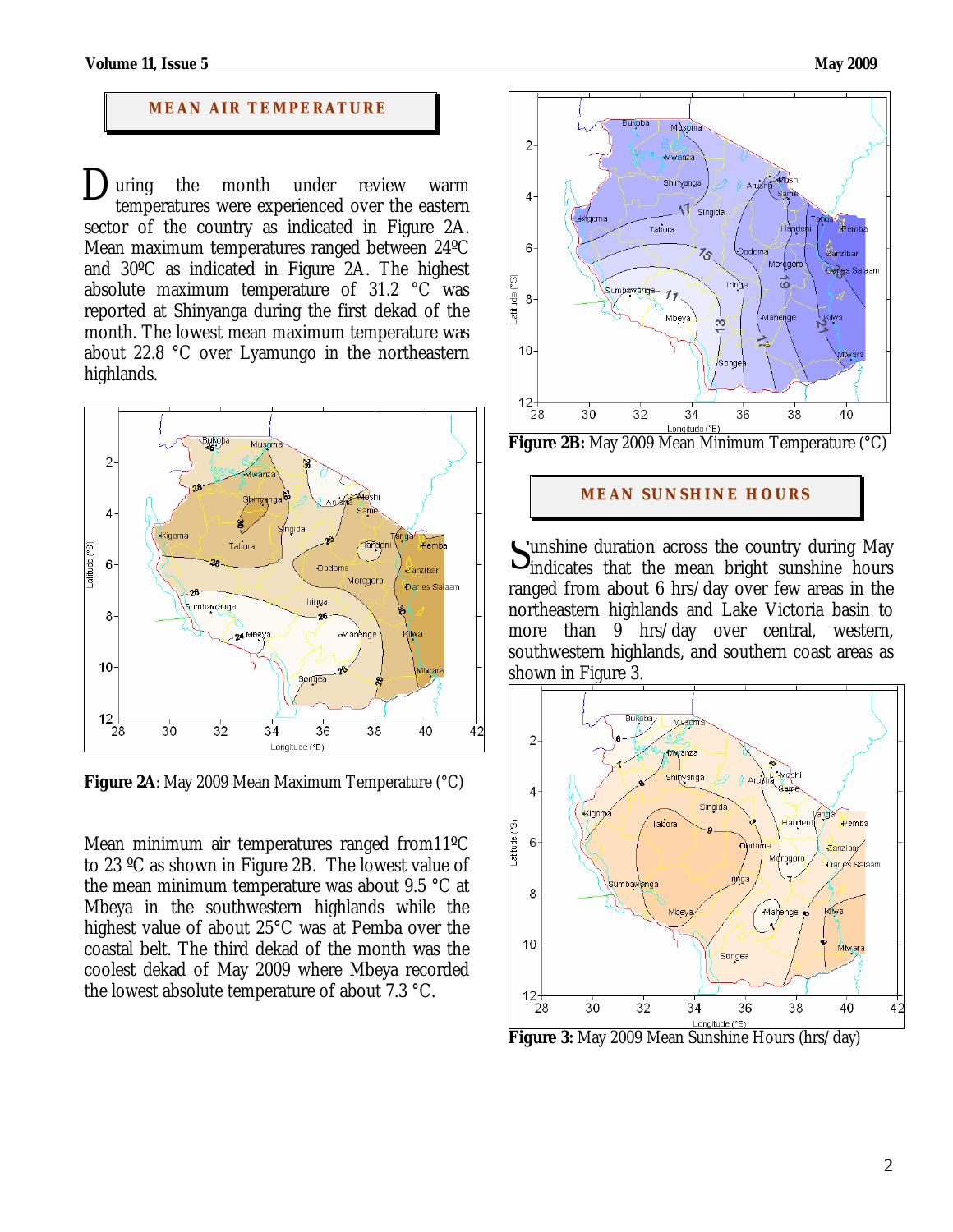### **MEAN WI ND SPEED**

I ean wind speeds across the country ranged  $M$  ean wind speeds across the country ranged between 2 to 12 km/hr during the month of May as indicated in Figure 4. Some parts of northeastern highlands experienced windy conditions that exceeded 12 km/hr. Low wind speed of below 2 km/hr were recorded over Songea, Mbeya, and Musoma as shown in Figure 4.Windy conditions experienced over northeastern highlands increased occurrence of higher evaporation rates and water deficit*.*



**Figure 4:** May 2009 Mean wind speed (km/hr)

## **SATELLITE I NFORMATION**

Difference in mean vegetation condition between<br>the third dekad of April and May 2009 is the third dekad of April and May 2009 is indicated in Figure 5 satellite imagery, depicting the Normalized Difference Vegetation Index (NDVI). The figure depicts a large increase in vegetation greening and cover over western Lake Victoria basin (Kagera region), central (Singida region), northern coast (Morogoro region), and southern (Ruvuma region) during the last dekad of May as compared to April 2009. On the other hand, a large decrease in vegetation condition was depicted over western (Tabora region), Lake Victoria basin (Shinyanga and Mara regions), central (southern Dodoma region), northeastern highlands (Arusha, Kilimanjaro, and Manyara regions), northern coast (Tanga and Coast

regions), southwestern highlands (Rukwa and Mbeya regions) and southern coast (Lindi and Mtwara regions). Pasture supply for livestock and wildlife in the country was at satisfactory level during the month though further decrease is anticipated in June 2009 due to the seasonal dry condition.



**Figure 5:** Vegetation condition during May 21-31st, 2009 when compared with April 21-30, 2009.

#### **AGROMETEOROLOGICAL SUMMARY**

During the month of May, soil moisture supply<br>particularly over bimodal areas maintained a particularly over bimodal areas maintained a descending trend to far below normal, except for parts of Lake Victoria basin that registered nearly normal supply of the moisture. The declining episode spread extensively to northeastern highlands, northern coast and eastern areas (Coast and Morogoro regions) badly hampering most crops to a wilting state as observed specifically in Arusha, Manyara, Tanga, Coast and Morogoro regions.

Dry conditions over unimodal areas favoured harvesting of maize, beans, paddy, coffee and tobacco crops as reported from Tabora, Ruvuma (Tunduru), Rukwa and Kilimanjaro regions, although drying of cereal crops over high grounds areas continued slowly due to low temperature condition. Poor yield prospects for 2008/09 cropping season are expected over central (Dodoma region), northeastern highlands (Kilimanjaro,